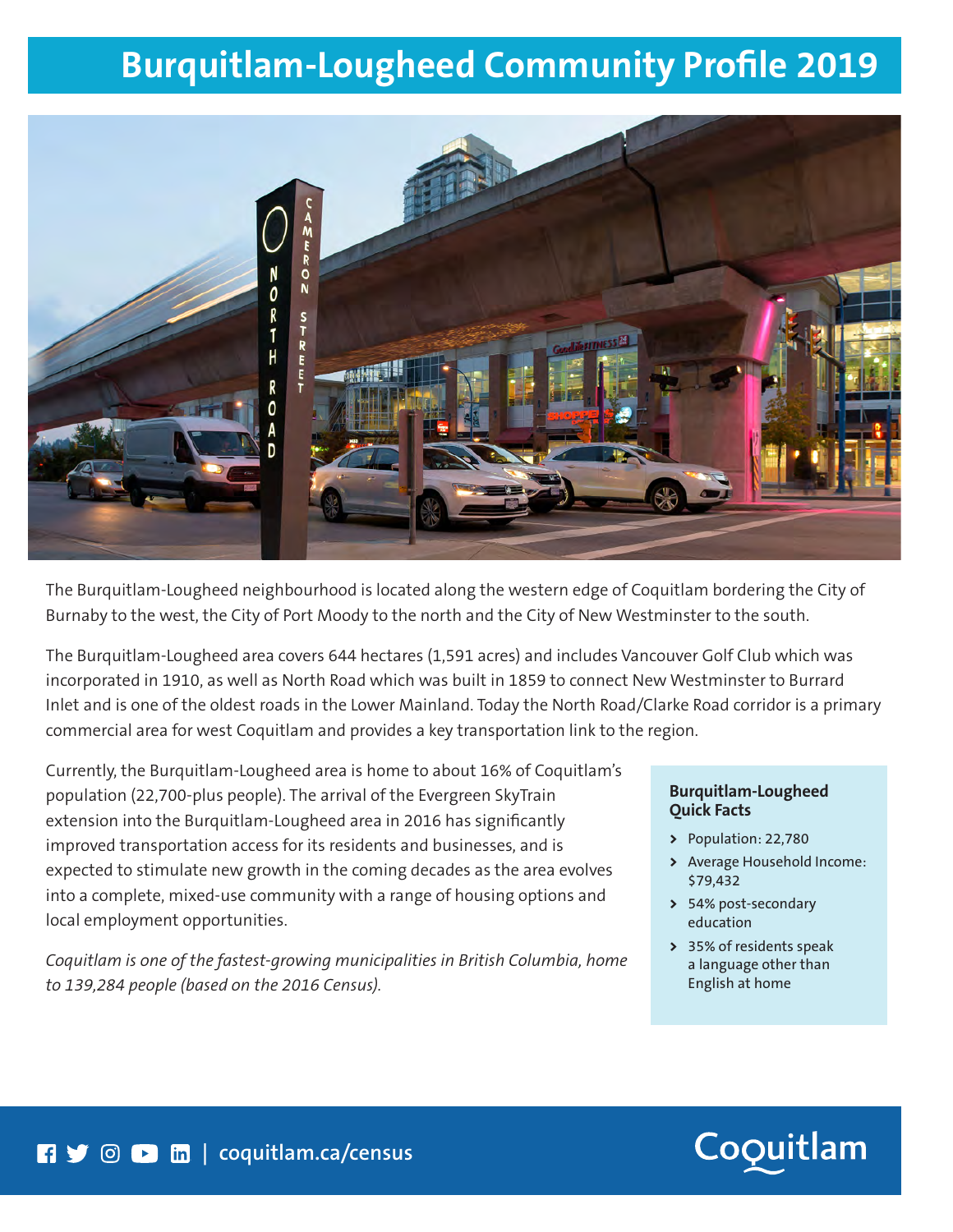# **Burquitlam-Lougheed compared to All of Coquitlam**

#### **2016 Burquitlam-Lougheed vs. Coquitlam Population by Age Group**

*Source: Census Canada 2016*



#### **2016 Burquitlam-Lougheed vs. Coquitlam Top 10 Labour Force by Industry**

*Source: Census Canada 2016*

(% of total population in Labour Force) Burquitlam-Lougheed Coquitlam

Transportation and warehousing Other services (except public administration) **BUSINESS** Finance and insurance Manufacturing Educational services Health care and social assistance **Construction** Professional, scientific and technical services Accommodation and food services Retail trade



#### **2016 Burquitlam-Lougheed vs. Coquitlam Education by Degree**

*Source: Census Canada 2016*

(% of Postsecondary certificate, diploma and degree responses)





#### **2016 Burquitlam-Lougheed vs. Coquitlam Top 10 Languages Spoken Most Often at Home BUSINESS BUSINESS**

*Source: Census Canada 2016* **BUSINESS**

(% of single responses) Burquitlam-Lougheed Coquitlam



#### **2016 Burquitlam-Lougheed vs. Coquitlam Dwellings by Structural Type of Dwelling**  ųп للصير و 50  $\Box$ ٦I Source: Census Canada 2016 **Burquitlam-Lougheed Coquitlam** ЧО 口店 40 o. П П ٦ō क Ш П कार 90.  $\Box$  $\Box$ mг 40 口口 п  $\Box$ 40. Π П **14% 11% 39% 22% 4% 10% 4% 3% 13% 14% 25% 39%** Apartment Apartment Triplex/Quadruplex/Row Duplex | Single Family House Single Family House 5+ Stories ≤4 Stories House/Townhouse (with Secondary Suite) (without Secondary Suite)

### **2016 Burquitlam-Lougheed vs. Coquitlam Dwellings by Tenure**

*Source: Census Canada 2016*

(% of Total Private Households) Burquitlam-Lougheed Coquitlam



#### **2016 Burquitlam-Lougheed vs. Coquitlam Commuting Duration**

*Source: Census Canada 2016*

(% of Total Commuting Duration) Burquitlam-Lougheed Coquitlam

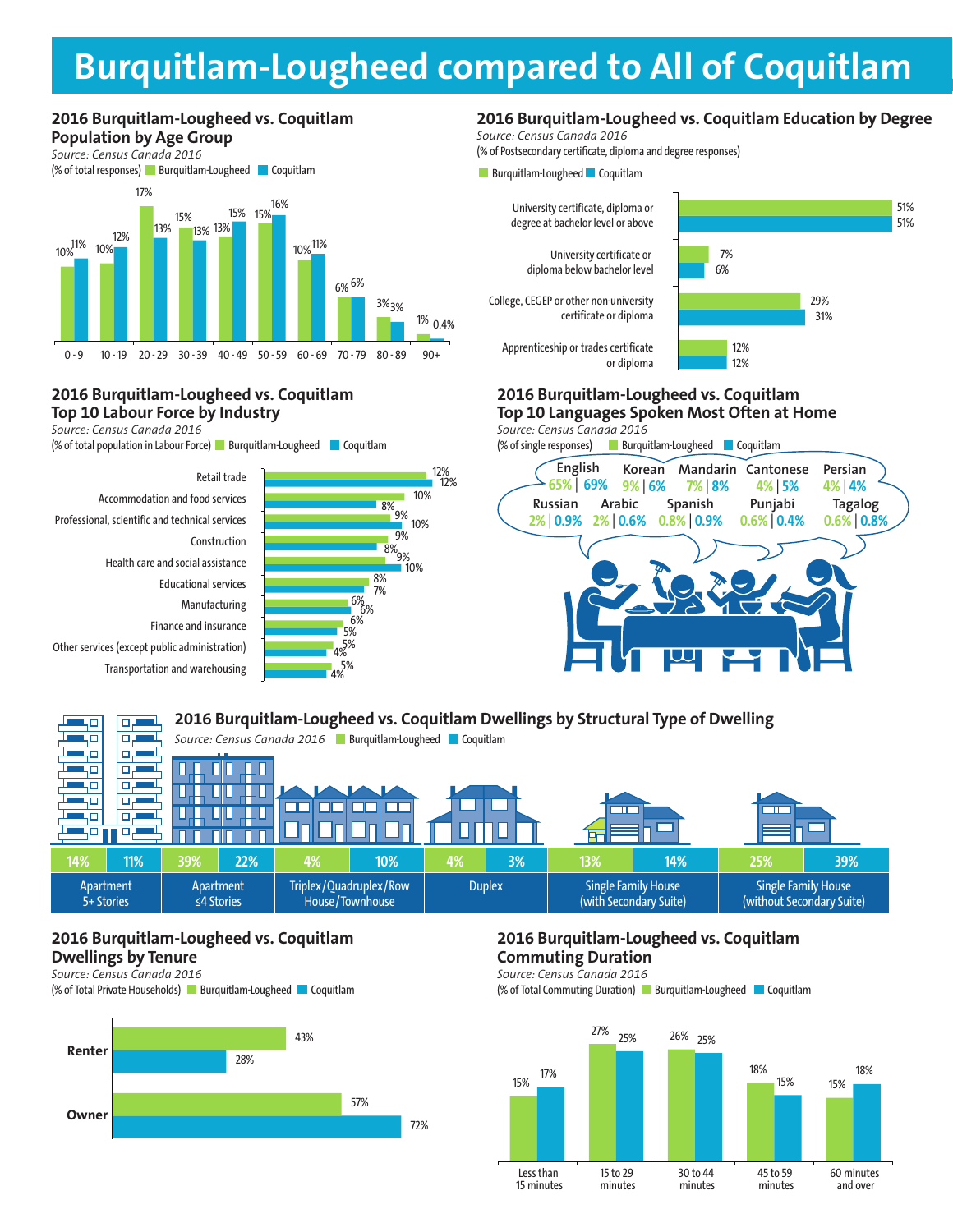## **Burquitlam-Lougheed 2006 vs. 2016**

#### **1981 – 2016 Burquitlam-Lougheed Population Count** *Source: Census Canada 1981, 1986,1991, 1996, 2001, 2006, 2011, 2016*



#### **2006 vs. 2016 Burquitlam-Lougheed Top 5 Languages Spoken Most Often at Home** *Source: Census Canada 2006 and 2016*

(% of single responses) 2006 2016



#### **2015 Burquitlam-Lougheed vs. Coquitlam and Metro Vancouver Household Income Statistics**

*Source: Census Canada 2016*



#### **2006 vs. 2016 Burquitlam-Lougheed Immigrant Population by Age at Immigration**

*Source: Census Canada 2006 and 2016* **BUSINESS** (% of Immigrant Population)



|                         | 2006 vs. 2016 Burquitlam-Lougheed Dwellings by Structural Type of Dwelling |                                               |     |                                           |    |               |    |                                                      |     |                                                         |     |
|-------------------------|----------------------------------------------------------------------------|-----------------------------------------------|-----|-------------------------------------------|----|---------------|----|------------------------------------------------------|-----|---------------------------------------------------------|-----|
|                         |                                                                            | Source: Census Canada 2006 and 2016 2006 2016 |     |                                           |    |               |    |                                                      |     |                                                         |     |
|                         |                                                                            |                                               |     |                                           |    |               |    |                                                      |     |                                                         |     |
|                         |                                                                            |                                               |     |                                           |    |               |    |                                                      |     |                                                         |     |
|                         | п                                                                          |                                               |     |                                           |    |               |    | $\overline{\phantom{a}}$                             |     |                                                         |     |
|                         |                                                                            |                                               |     |                                           |    |               |    |                                                      |     |                                                         |     |
|                         |                                                                            |                                               |     |                                           |    |               |    |                                                      |     |                                                         |     |
| 10%                     | 14%                                                                        | 40%                                           | 40% | 1%                                        | 4% | 5%            | 4% | 11%                                                  | 13% | 34%                                                     | 25% |
| Apartment<br>5+ Stories |                                                                            | Apartment<br>$\leq$ 4 Stories                 |     | Triplex/Quadruplex/Row<br>House/Townhouse |    | <b>Duplex</b> |    | <b>Single Family House</b><br>(with Secondary Suite) |     | <b>Single Family House</b><br>(without Secondary Suite) |     |

#### **2006 vs. 2016 Burquitlam-Lougheed Transportation**

*Source: Census Canada 2006 and 2016* (% of Total Main Mode of Commuting) 2006 2016



# Did you know?

Built in 1859, North Road is one of the oldest roads in the Lower Mainland.